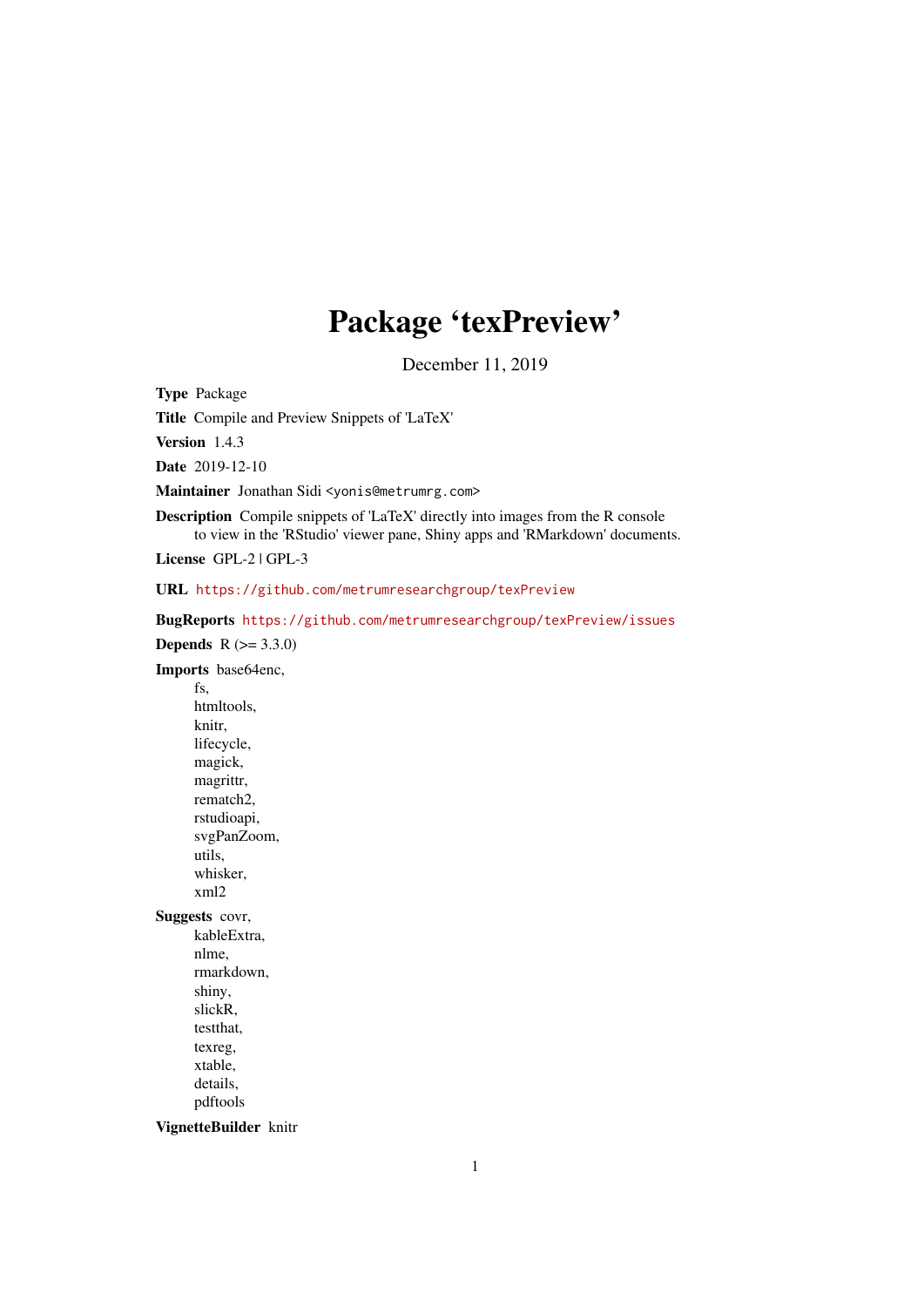2 as.kable as a set of the set of the set of the set of the set of the set of the set of the set of the set of the set of the set of the set of the set of the set of the set of the set of the set of the set of the set of t

RdMacros details, lifecycle LazyData false NeedsCompilation no Roxygen list(markdown = TRUE) RoxygenNote 6.1.1

# R topics documented:

## **Index** [11](#page-10-0)

as.kable *Try to coerce an object into a knitr\_kable object*

# Description

coerce objects into a knitr\_kable class object with a latex format

# Usage

as.kable(x)

# Arguments

x object

# Value

an object of class knitr\_kable

# Examples

```
tex <- '\\begin{tabular}{llr}
\\hline
\label{cor} $$\mathcal{L}^{c}{Item} \\\\\\\cline{1-2}
Animal & Description & Price (\$) \\\\
\\hline
Gnat & per gram \frac{1}{2} 8.13.65 \\\\
& each & 0.01 \\\\
```
<span id="page-1-0"></span>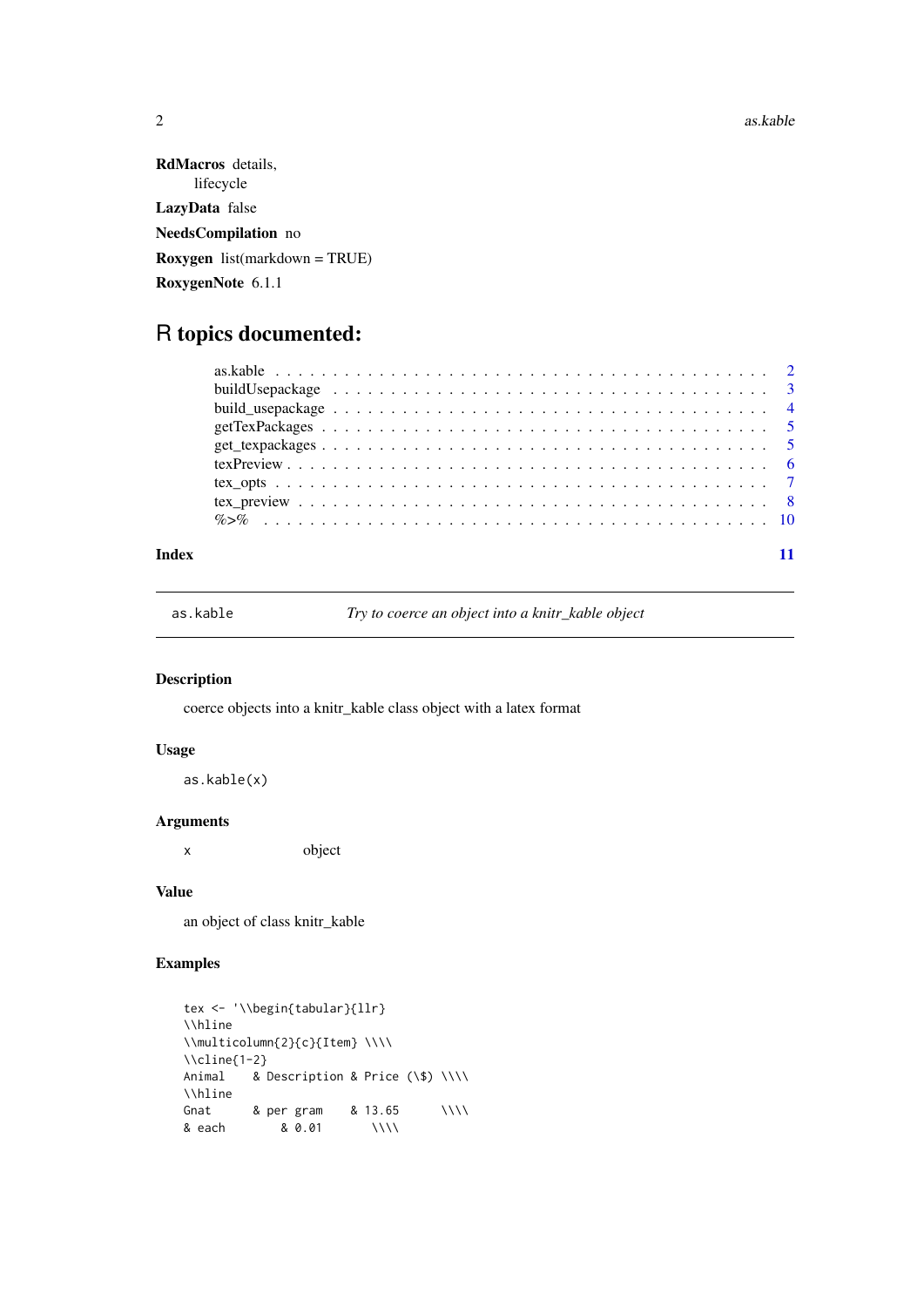<span id="page-2-0"></span>buildUsepackage 3

```
Gnu                & stuffed                      & 92.50 \\\\
Emu & stuffed & 33.33 \\\\
Armadillo & frozen & 8.99 \\\\
\\hline
\\end{tabular}'
ktex <- as.kable(tex)
class(ktex)
attributes(ktex)
ktex
# using an input call
x <- tex_preview(tex,returnType = 'input')
x
ktex_input <- as.kable(x)
class(ktex_input)
attributes(ktex_input)
ktex_input
# file path
x \le -\text{tex} tex_preview(tex, returnType = 'input')
ktex_path <- as.kable(file.path(tempdir(),'tex_temp.tex'))
class(ktex_path)
attributes(ktex_path)
ktex_path
```
buildUsepackage *Build usepackage command for TeX document* Deprecated

#### Description

This function has been deprecated, use [build\\_usepackage](#page-3-1) instead.

# Usage

```
buildUsepackage(pkg, options = NULL, uselibrary = NULL,
 chk.inst = FALSE)
```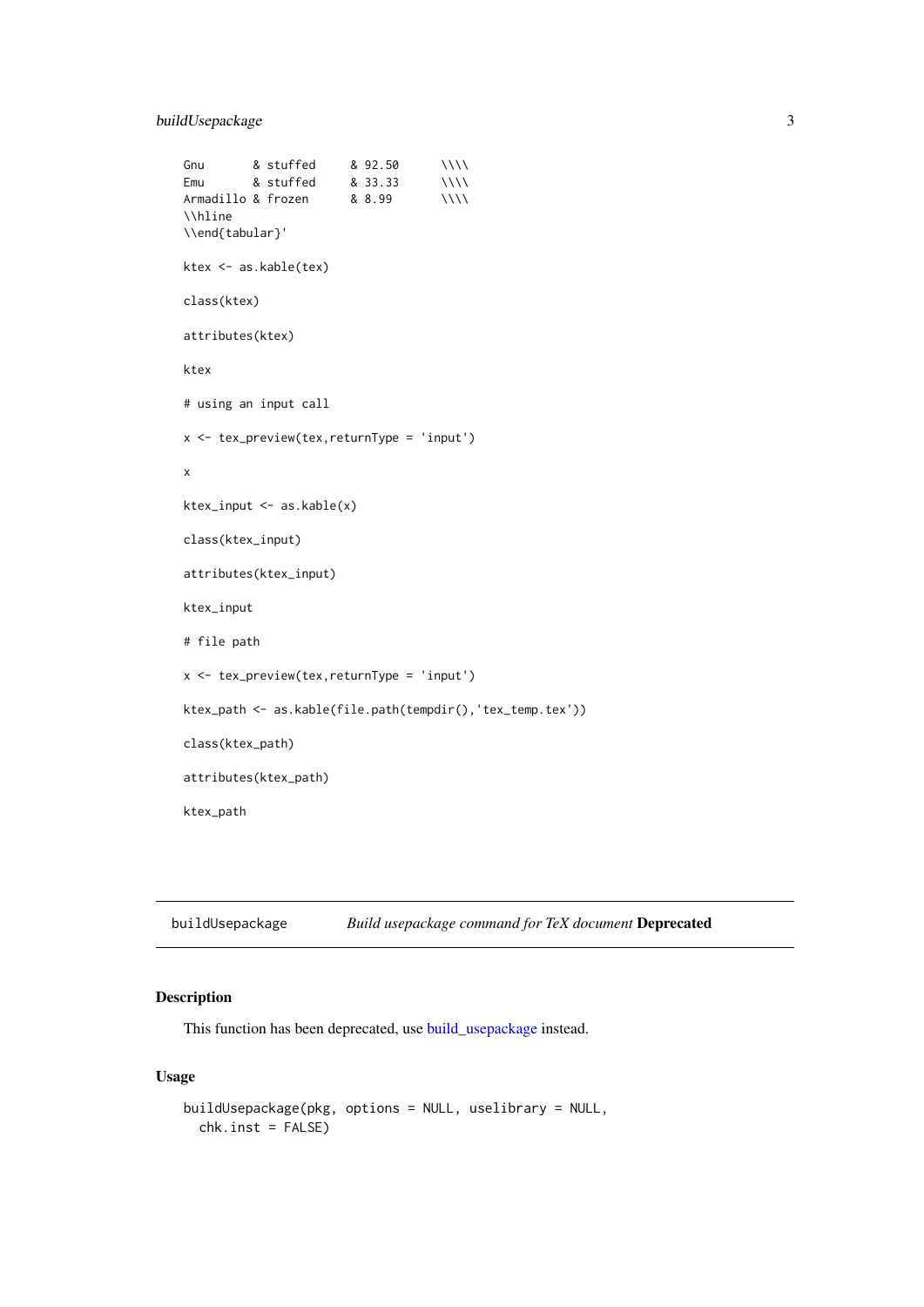# <span id="page-3-0"></span>Arguments

| pkg        | character, name of TeX package                                                             |
|------------|--------------------------------------------------------------------------------------------|
| options    | character, name(s) of options to use in the package                                        |
| uselibrary | character, part of document preamble to specify a uselibrary call related to pack-<br>age  |
| chk.inst   | logical, invokes a check to see if pkg is currently installed on system (default<br>FALSE) |

<span id="page-3-1"></span>build\_usepackage *Build usepackage command for TeX document*

#### Description

input TeX package name and optional package functions to create usepackage call

#### Usage

build\_usepackage(pkg, options = NULL, uselibrary = NULL,  $chk.inst = FALSE)$ 

# Arguments

| pkg        | character, name of TeX package                                                             |
|------------|--------------------------------------------------------------------------------------------|
| options    | character, name(s) of options to use in the package                                        |
| uselibrary | character, part of document preamble to specify a uselibrary call related to pack-<br>age  |
| chk.inst   | logical, invokes a check to see if pkg is currently installed on system (default<br>FALSE) |

#### Details

if options and uselibrary are NULL (default) then only the call for the package is returned. See the TeX wikibook for more information [https://en.wikibooks.org/wiki/LaTeX/Document\\_](https://en.wikibooks.org/wiki/LaTeX/Document_Structure#Packages) [Structure#Packages](https://en.wikibooks.org/wiki/LaTeX/Document_Structure#Packages) on the usepackage command. If chk.inst finds that the package is not installed on system function returns NULL.

# Value

character

# Examples

```
build_usepackage(pkg = 'xcolor')
build_usepackage(pkg = 'xcolor',options = 'usenames')
#build many at once using mapply
geom.opts=c('paperwidth=35cm','paperheight=35cm','left=2.5cm','top=2.5cm')
```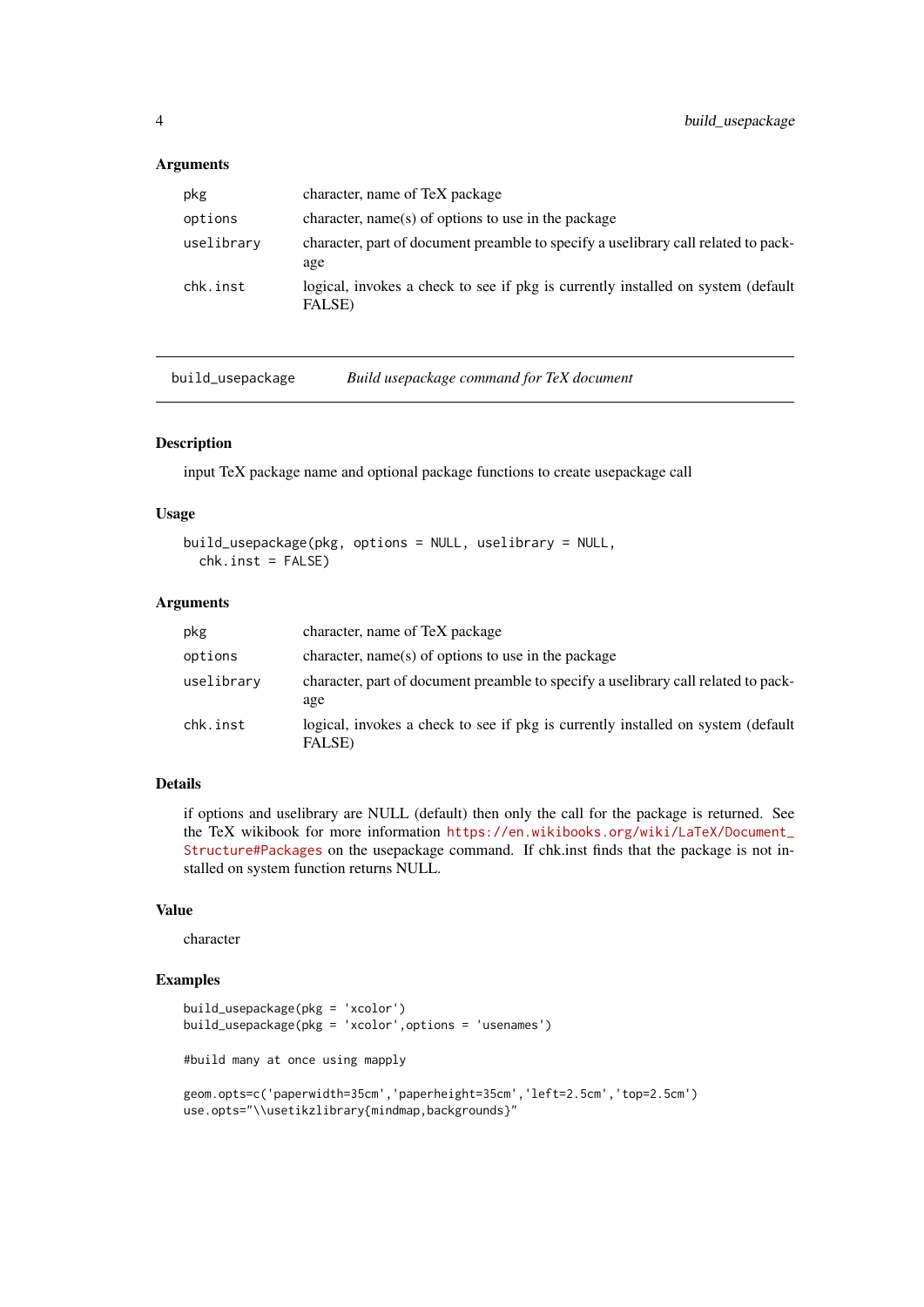# <span id="page-4-0"></span>getTexPackages 5

```
unlist(mapply(build_usepackage,<br>pkg = list('times','geometry','tikz'),
pkg = list('times','geometry','tikz'),
options= list(NULL ,geom.opts ,NULL),
uselibrary = list(NULL ,NULL ,use.opts)
))
```
getTexPackages *Get list of TeX packages installed on System* Deprecated

# Description

This function has been deprecated, use [get\\_texpackages](#page-4-1) instead.

# Usage

getTexPackages()

<span id="page-4-1"></span>get\_texpackages *Get list of TeX packages installed on System*

# Description

Fetch all TeX packages currently installed on system

# Usage

```
get_texpackages()
```
# Details

If OS is Windows function checks against MikTex else function checks against TexLive.

# Value

character

# Examples

## Not run: head(get\_texpackages())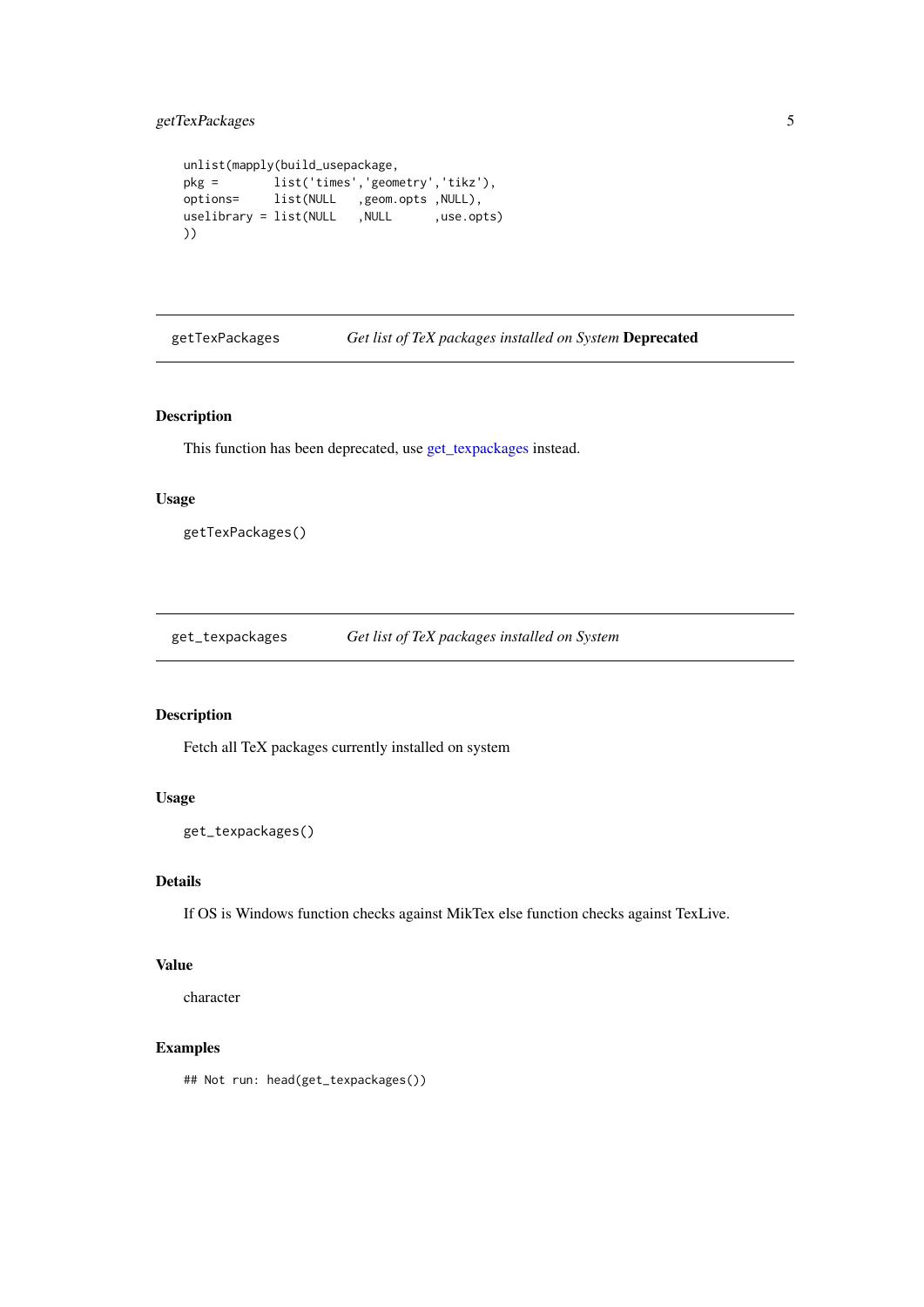<span id="page-5-0"></span>

#### Description

This function has been deprecated, use [tex\\_preview](#page-7-1) instead.

#### Usage

```
texPreview(obj, tex_lines = NULL, stem = "tex_temp",
 overwrite = TRUE, keep_pdf = FALSE, tex_message = FALSE,
 fileDir = tex_opts$get("fileDir"), margin = tex_opts$get("margin"),
  imgFormat = tex_opts$get("imgFormat"),
 returnType = tex_opts$get("returnType"),
 resizebox = tex_opts$get("resizebox"),
 usrPackages = tex_opts$get("usrPackages"),
 engine = tex_opts$get("engine"), cleanup = tex_opts$get("cleanup"),
 density = tex_opts$get("density"), svg_max = tex_opts$get("svg_max"),
 print.xtable.opts = tex_opts$get("print.xtable.opts"),
 opts.html = tex_opts$get("opts.html"), markers = interactive(), ...)
```
#### Arguments

| obj         | object to convert to TeX script                                                                                                                                                                                                                               |
|-------------|---------------------------------------------------------------------------------------------------------------------------------------------------------------------------------------------------------------------------------------------------------------|
| tex_lines   | vector of character, in case of special needs, instead of asking texPreview to<br>build up, you may choose to pass in the contents of the complete LaTeX file<br>directly. It should be a vector of character with each element as a line of raw<br>TeX code. |
| stem        | character, name to use in output files, Default: "tex_temp"                                                                                                                                                                                                   |
| overwrite   | logical, controls if overwriting of output stem* files given their existences, De-<br>fault: TRUE                                                                                                                                                             |
| keep_pdf    | logical, controls if the rendered pdf file should be kept or deleted, Default:<br><b>FALSE</b>                                                                                                                                                                |
| tex_message | logical, controls if latex executing messages are displayed in console. Default:<br><b>FALSE</b>                                                                                                                                                              |
| fileDir     | character, output destination. If NULL a temp.dir() will be used and no output<br>will be saved, Default: tex_opts\$get('fileDir')                                                                                                                            |
| margin      | table margin for pdflatex call, Default: tex_opts\$get('margin')                                                                                                                                                                                              |
| imgFormat   | character, defines the type of image the PDF is converted to Default: tex_opts\$get('imgFormat')                                                                                                                                                              |
| returnType  | character, one of "viewer", "html", or "tex" determining appropriate return type<br>for the rendering process, Default: tex_opts\$get('returnType')                                                                                                           |
| resizebox   | logical, forces a tabular tex object to be constrained on the margins of the docu-<br>ment, Default: tex_opts\$get('resizebox')                                                                                                                               |
| usrPackages | character, vector of usepackage commands, see details for string format                                                                                                                                                                                       |
| engine      | character, specifies which latex to pdf engine to use ('pdflatex', 'xelatex', 'lualatex'),<br>Default: tex_opts\$get('engine')                                                                                                                                |
| cleanup     | character, vector of file extensions to clean up after building pdf, Default: tex_opts\$get('cleanup')                                                                                                                                                        |
|             |                                                                                                                                                                                                                                                               |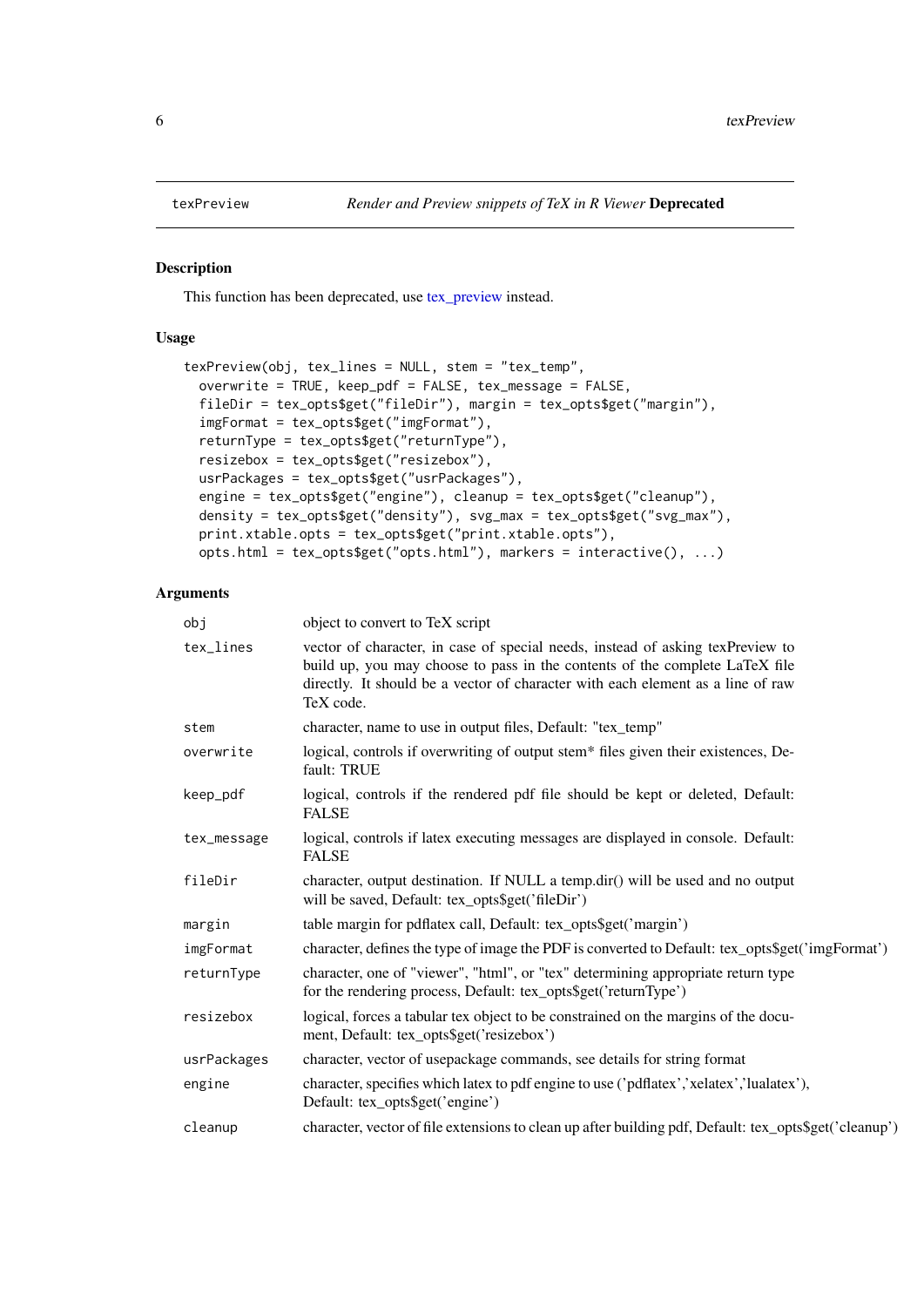<span id="page-6-0"></span>tex\_opts 7

| density           | numeric, controls the density of the image. Default is 150: tex_opts\$get('density)                                                           |
|-------------------|-----------------------------------------------------------------------------------------------------------------------------------------------|
| $svg_max$         | numeric, maximum svg file size allowable to preview, Default: tex_opts\$get('svg_max')                                                        |
| print.xtable.opts |                                                                                                                                               |
|                   | list, contains arguments to pass to print.table, relevant only if xtable is used as<br>the input, Default: tex_opts\$get('print.xtable.opts') |
| opts.html         | list, html options, Default: tex_opts\$get('opts.html')                                                                                       |
| markers           | logical, if TRUE then RStudio markers will be invoked to create links for the<br>log file on rendering errors, Default: interactive()         |
| $\cdot$           | passed to system2                                                                                                                             |
|                   |                                                                                                                                               |
|                   |                                                                                                                                               |

tex\_opts *Default and current tex options*

#### Description

Options for functions in the texPreview package. When running R code, the object tex\_opts (default options) is not modified by chunk headers (local chunk options are merged with default options), whereas tex\_opts\_current (current options) changes with different chunk headers and it always reflects the options for the current chunk.

# Usage

tex\_opts

tex\_opts\_current

#### Format

An object of class list of length 5.

#### Details

Normally we set up the global options once in the first code chunk in a document using tex\_opts\$set(), so that all *latter* chunks will use these options. Note the global options set in one chunk will not affect the options in this chunk itself, and that is why we often need to set global options in a separate chunk.

Below is a list of default chunk options, retrieved via tex\_opts\$get():

These options correspond to fields in the direct call to [tex\\_preview](#page-7-1), which are listed in explained in the help manual.

# Note

tex\_opts\_current is read-only in the sense that it does nothing if you call tex\_opts\_current\$set(); you can only query the options via tex\_opts\_current\$get().

# Examples

tex\_opts\$get()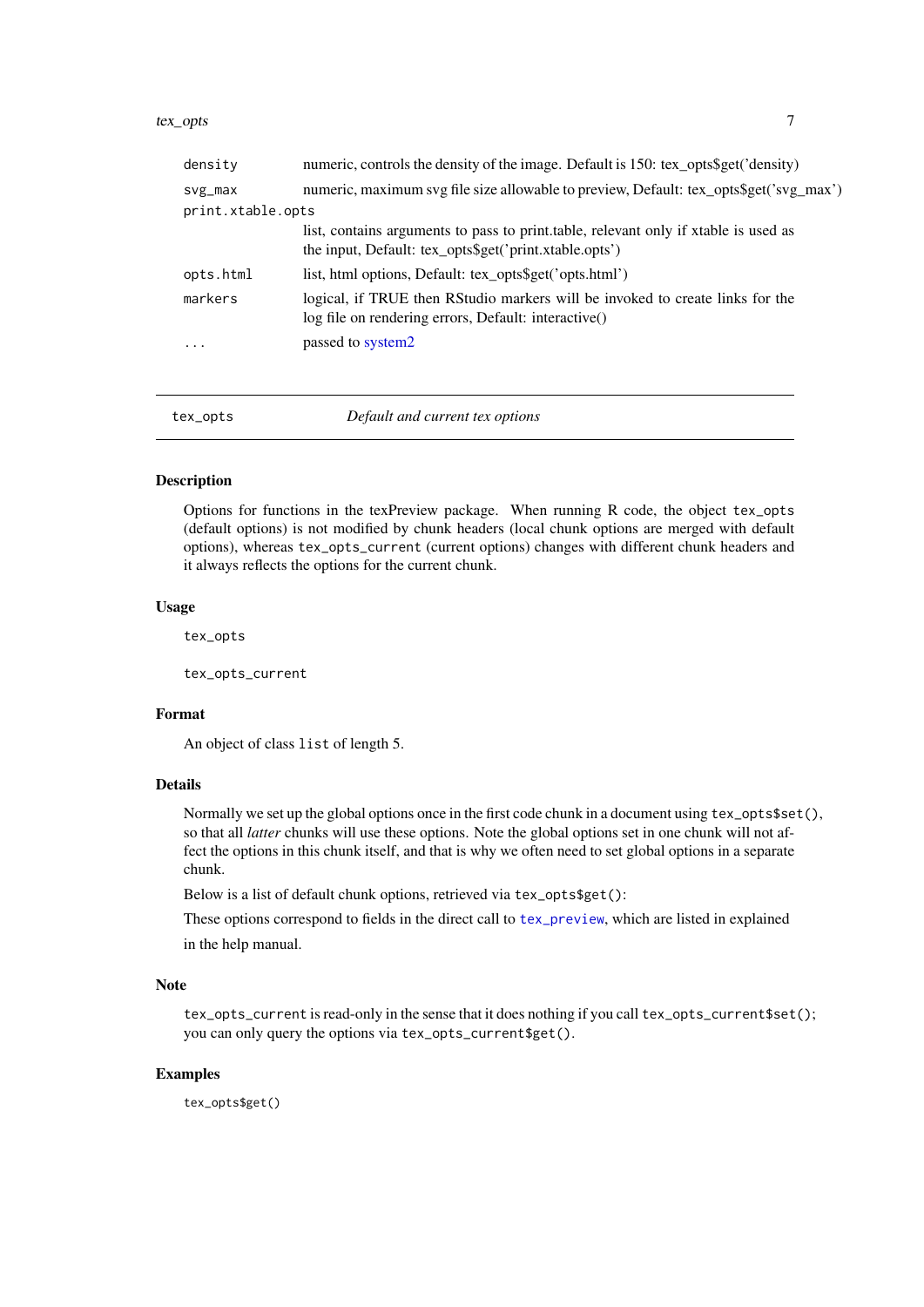# Description

input TeX script into the function and it renders a pdf and converts it an image which is sent to Viewer.

# Usage

```
tex_preview(obj, tex_lines = NULL, stem = "tex_temp",
 overwrite = TRUE, keep_pdf = FALSE, tex_message = FALSE,
 fileDir = tex_opts$get("fileDir"), margin = tex_opts$get("margin"),
 imgFormat = tex_opts$get("imgFormat"),
 returnType = tex_opts$get("returnType"),
 resizebox = tex_opts$get("resizebox"),
 usrPackages = tex_opts$get("usrPackages"),
 engine = tex_opts$get("engine"), cleanup = tex_opts$get("cleanup"),
 density = tex_opts$get("density"), svg_max = tex_opts$get("svg_max"),
 print.xtable.opts = tex_opts$get("print.xtable.opts"),
 opts.html = tex_opts$get("opts.html"), markers = interactive(), ...)
```
#### Arguments

| obj         | object to convert to TeX script                                                                                                                                                                                                                               |
|-------------|---------------------------------------------------------------------------------------------------------------------------------------------------------------------------------------------------------------------------------------------------------------|
| tex_lines   | vector of character, in case of special needs, instead of asking texPreview to<br>build up, you may choose to pass in the contents of the complete LaTeX file<br>directly. It should be a vector of character with each element as a line of raw<br>TeX code. |
| stem        | character, name to use in output files, Default: "tex_temp"                                                                                                                                                                                                   |
| overwrite   | logical, controls if overwriting of output stem* files given their existences, De-<br>fault: TRUE                                                                                                                                                             |
| keep_pdf    | logical, controls if the rendered pdf file should be kept or deleted, Default:<br><b>FALSE</b>                                                                                                                                                                |
| tex_message | logical, controls if latex executing messages are displayed in console. Default:<br><b>FALSE</b>                                                                                                                                                              |
| fileDir     | character, output destination. If NULL a temp.dir() will be used and no output<br>will be saved, Default: tex_opts\$get('fileDir')                                                                                                                            |
| margin      | table margin for pdflatex call, Default: tex_opts\$get('margin')                                                                                                                                                                                              |
| imgFormat   | character, defines the type of image the PDF is converted to Default: tex_opts\$get('imgFormat')                                                                                                                                                              |
| returnType  | character, one of "viewer", "html", or "tex" determining appropriate return type<br>for the rendering process, Default: tex_opts\$get('returnType')                                                                                                           |
| resizebox   | logical, forces a tabular tex object to be constrained on the margins of the docu-<br>ment, Default: tex_opts\$get('resizebox')                                                                                                                               |
| usrPackages | character, vector of usepackage commands, see details for string format                                                                                                                                                                                       |
| engine      | character, specifies which latex to pdf engine to use ('pdflatex', 'xelatex', 'lualatex'),<br>Default: tex_opts\$get('engine')                                                                                                                                |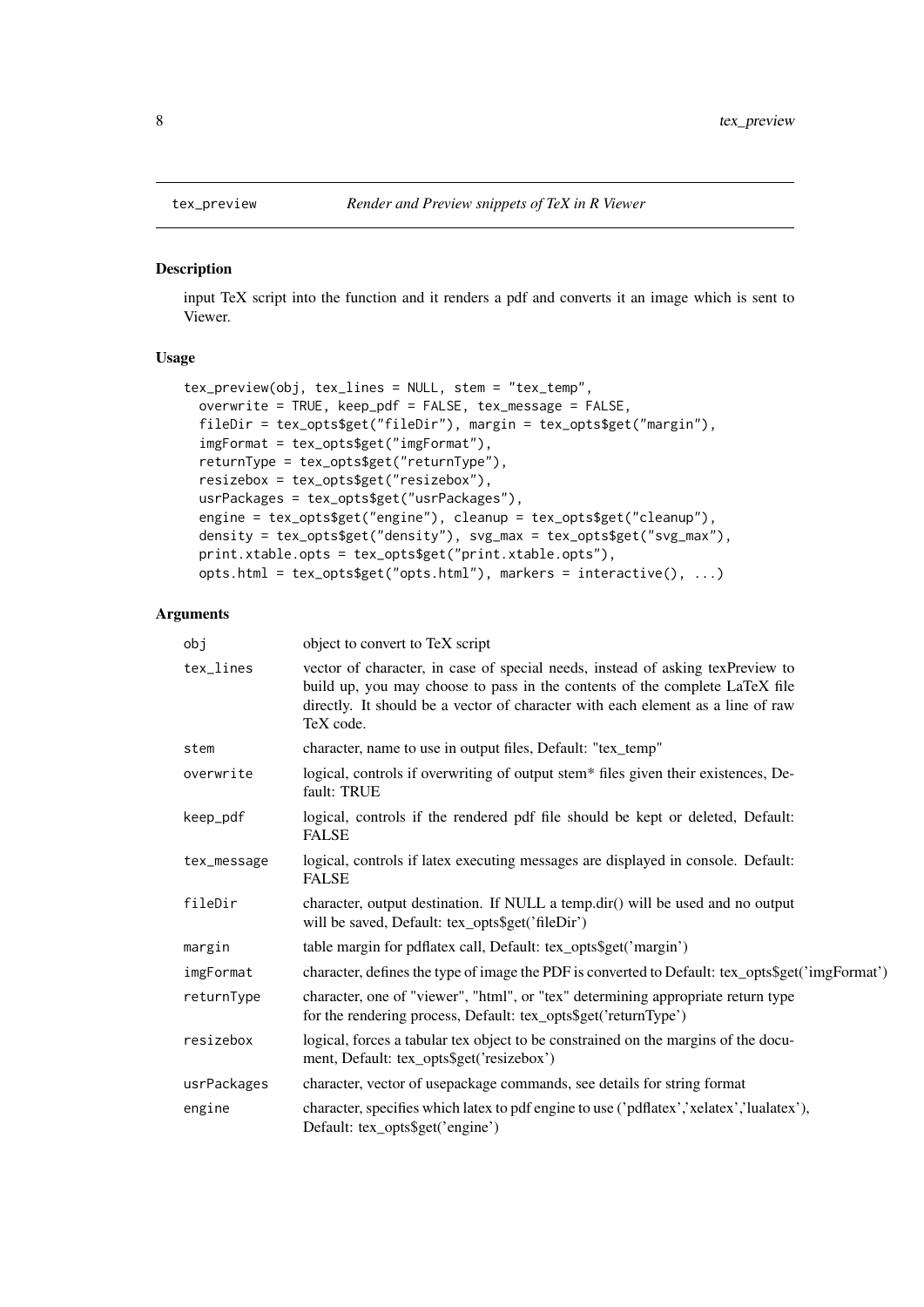# <span id="page-8-0"></span>tex\_preview 9

| cleanup           | character, vector of file extensions to clean up after building pdf, Default: tex_opts\$get('cleanup')                                        |
|-------------------|-----------------------------------------------------------------------------------------------------------------------------------------------|
| density           | numeric, controls the density of the image. Default is 150: tex_opts\$get('density)                                                           |
| svg_max           | numeric, maximum svg file size allowable to preview, Default: tex_opts\$get('svg_max')                                                        |
| print.xtable.opts |                                                                                                                                               |
|                   | list, contains arguments to pass to print.table, relevant only if xtable is used as<br>the input, Default: tex_opts\$get('print.xtable.opts') |
| opts.html         | list, html options, Default: tex_opts\$get('opts.html')                                                                                       |
| markers           | logical, if TRUE then RStudio markers will be invoked to create links for the<br>log file on rendering errors, Default: interactive()         |
| $\ddots$ .        | passed to system2                                                                                                                             |
|                   |                                                                                                                                               |

# Details

tex\_preview is an S3 method that can be used to preview TeX output from different object classes. Built-in support includes:

- character (tex lines)
- knitr\_kable (kable/kableExtra)
- xtable
- texreg
- equatiomatic

The function assumes the system has pdflatex installed and it is defined in the PATH.

To add packages to the tex file on render there are two options

- Use [build\\_usepackage](#page-3-1) and use the input argument usrPackages.
- Append to the input object \usepackage{...} calls, they will be parsed and added the to rendering.
- An image file of the name stem with the extension specified in imgFormat.
- The default extension is png.
- The function writes two files to disk in the fileDir
	- Image file
	- TeX script
- The rendering files are removed up from the fileDir. This can be controlled using the cleanup argument or tex\_opts\$get('cleanup')

#### Value

The output of the function is dependent on the value of returnType:

- viewer: NULL
	- magick image is printed in the internal viewer
- tex:
	- character, TeX lines
	- printed 'asis' in RMarkdown
- input: character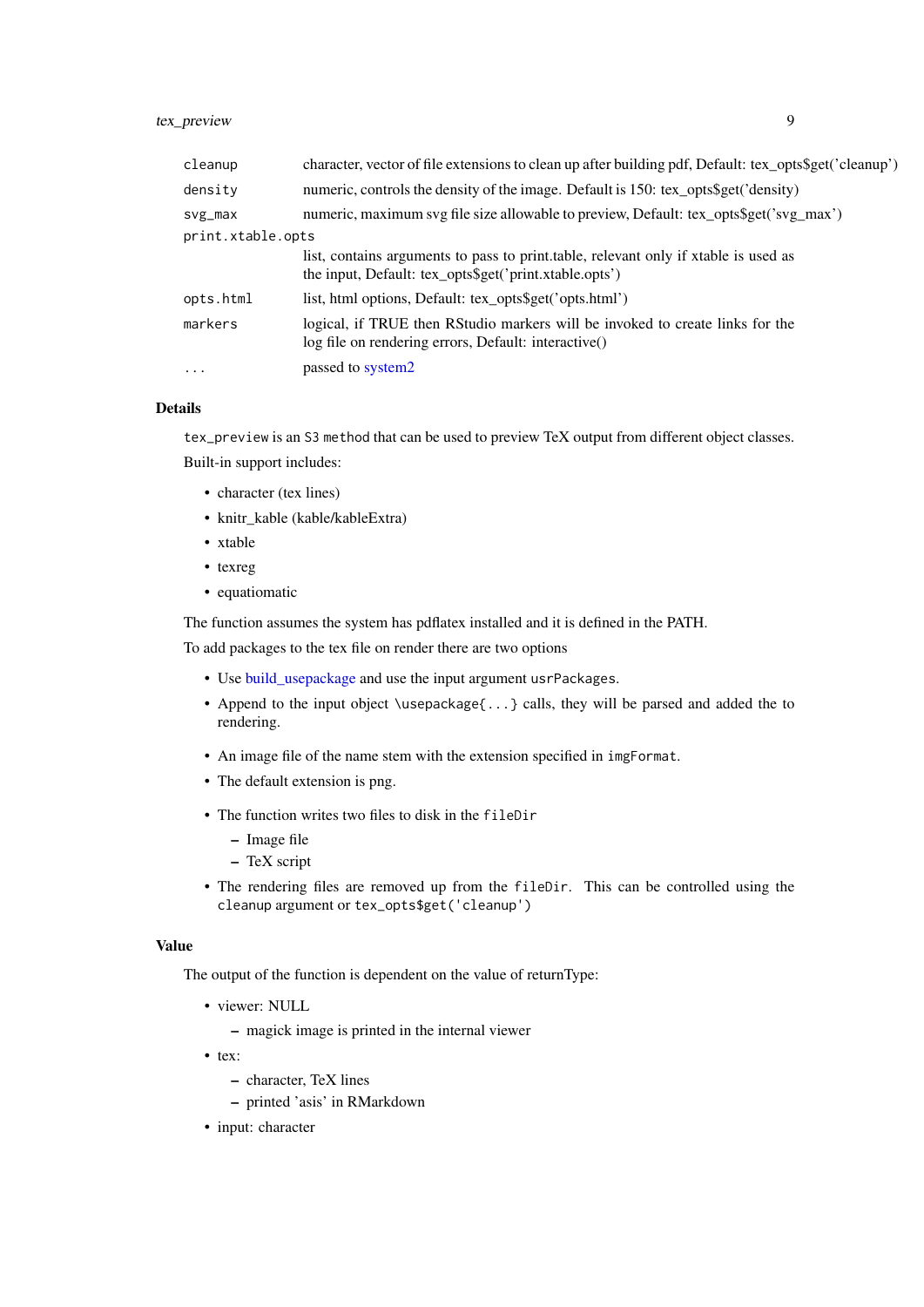- <span id="page-9-0"></span>– path to the file containing the tex wrapped in an input call
- printed 'asis' in RMarkdown
- html: magick image
	- Printed as an HTML document in the internal viewer
	- Printed as an image in RMarkdown

# Examples

```
data('iris')
if(interactive()){
# Raw TeX
tex <- '\\begin{tabular}{llr}
\\hline
\\mathrm{2}{c}{I}tem} \\\\\\cline{1-2}
Animal & Description & Price (\$) \\\\
\\hline
Gnat & per gram 8 13.65 \\\\
& each & 0.01 \\\\
Gnu                & stuffed                      & 92.50 \\\\
Emu \& stuffed \& 33.33 \\\\
Armadillo & frozen & 8.99 \\\\
\\hline
\\end{tabular}'
# knitr kable
mtcars%>%
  head()%>%
  knitr::kable("latex")%>%
  tex_preview()
# with svg output pan/zoom is enabled in the internal viewer
tex_preview(obj = tex,stem = 'eq',imgFormat = 'svg')
# use tex_lines parameter to pass full document
tikz_path <- system.file(
                 'examples/tikz/credit_rationing.tex',
                 package = 'texPreview'
                 \lambdatex_preview(tex_lines = readLines(tikz_path))
}
```
%>% *re-export magrittr pipe operators*

#### Description

re-export magrittr pipe operators